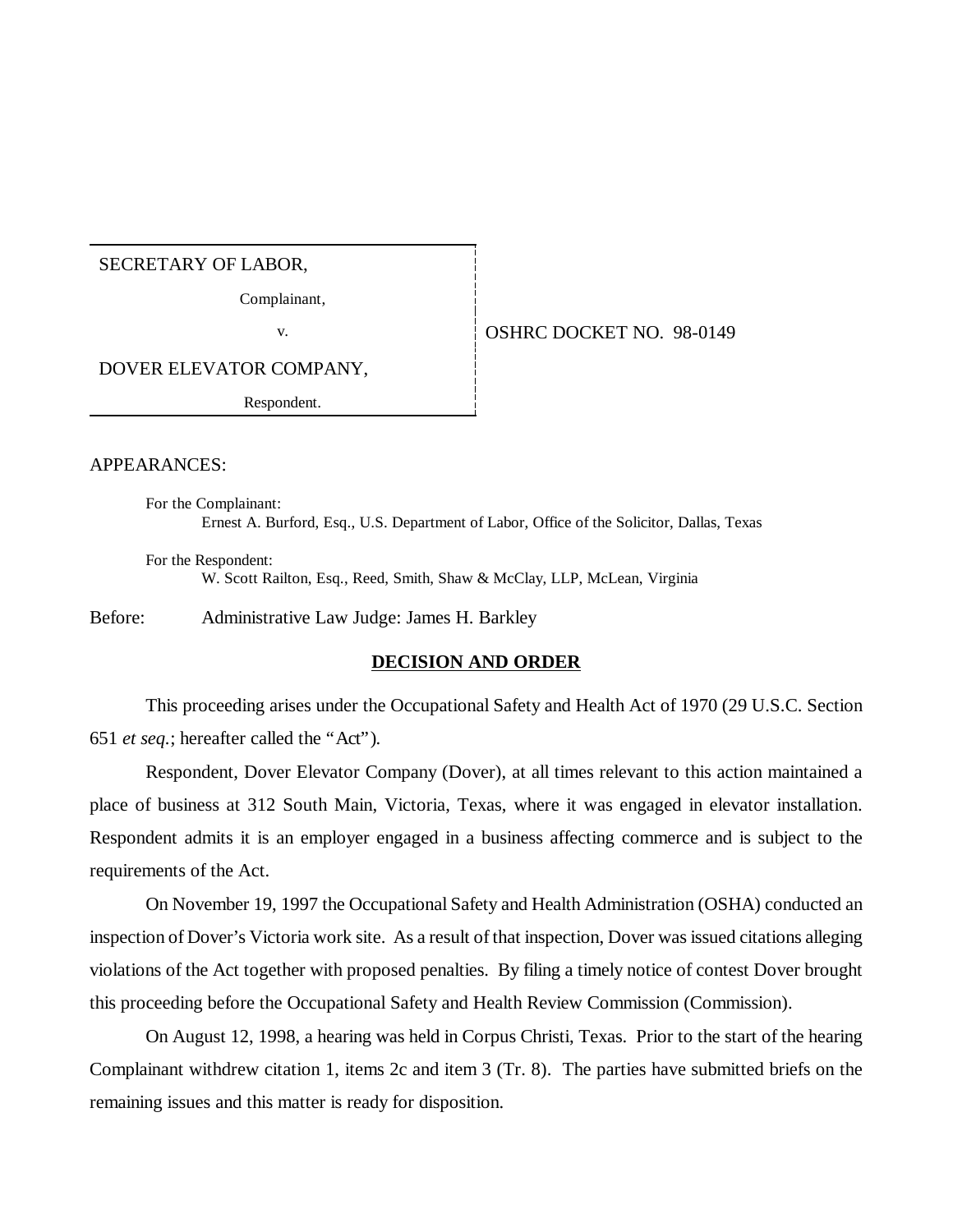### Page Two

## *Facts*

On November 19, 1997, Compliance Officer (CO) Guadalupe Ozuna, Jr., arrived at the U.S. Post Office and Courthouse in Victoria, Texas, where Dover was installing elevators in an addition to the existing building (Tr. 12-15). Ozuna testified that two Dover employees were on the site, Clinton Kaiser and Earl Cradoct (Tr. 18-19).

## **Alleged Violation of §1926.501(b)(4)**

Citation 1, item 1 alleges:

29 CFR 1926.501(b)(4): Each employee on walking/working surfaces shall be protected from falling through holes (including skylights) more than 6 feet (1.6m) above lower levels, by personal fall arrest systems, covers, or guardrails systems erected around holes:

- a. At the construction site, in the penthouse on top of the elevator shaft with an opening of 14 x 14 inches.
- b. Ground floor going to the basement had openings of 14 x 14 inches and 14 x 25 inches on the ladderway entry, exposing the employees to a 14 foot fall hazard.

## *Facts*

CO Ozuna testified that a hole, approximately 14" x 14," was cut in the 6th, or penthouse level floor (Tr. 2, 281; Exh. C-8). Ozuna did not measure the floor hole (Tr. 117). Ozuna testified that, based on the presence of Dover's equipment in the area, he determined that Dover employees had been exposed to the floor hole, which was open and unguarded (Tr. 26, 29). Ozuna testified that a worker falling approximately 14 feet though the floor hole to the 5th floor level would probably suffer broken bones, internal injuries and/or death (Tr. 30).

Bill Braselton, president of Braselton Construction Co., the general contractor on the Victoria site, testified that he believed all the contractors accessed the penthouse the same way, *i.e.* through the ladders in the elevator shaft (Tr. 62). Braselton stated that on the penthouse level, however; the elevator shaft was solidly decked; the only access to the floor was via a single ladder through the hole pictured in Complainant's exhibit C-8 (Tr. 62, 78-79, 85). Braselton believed that the hole had been cut that day to allow Dover to pass its rails through; Braselton did not know whether there had ever been a cover over the floor hole (Tr. 79, 85, 103).

Earl Cradoct admitted that he had worked in the penthouse, accessing the area through the floor hole pictured in Complainant's Exhibit C-8. Cradoct maintained that the hole was guarded with a board whenever he worked in the area (Tr. 157, 188). Cradoct stated, however, that neither he nor Clinton Kaiser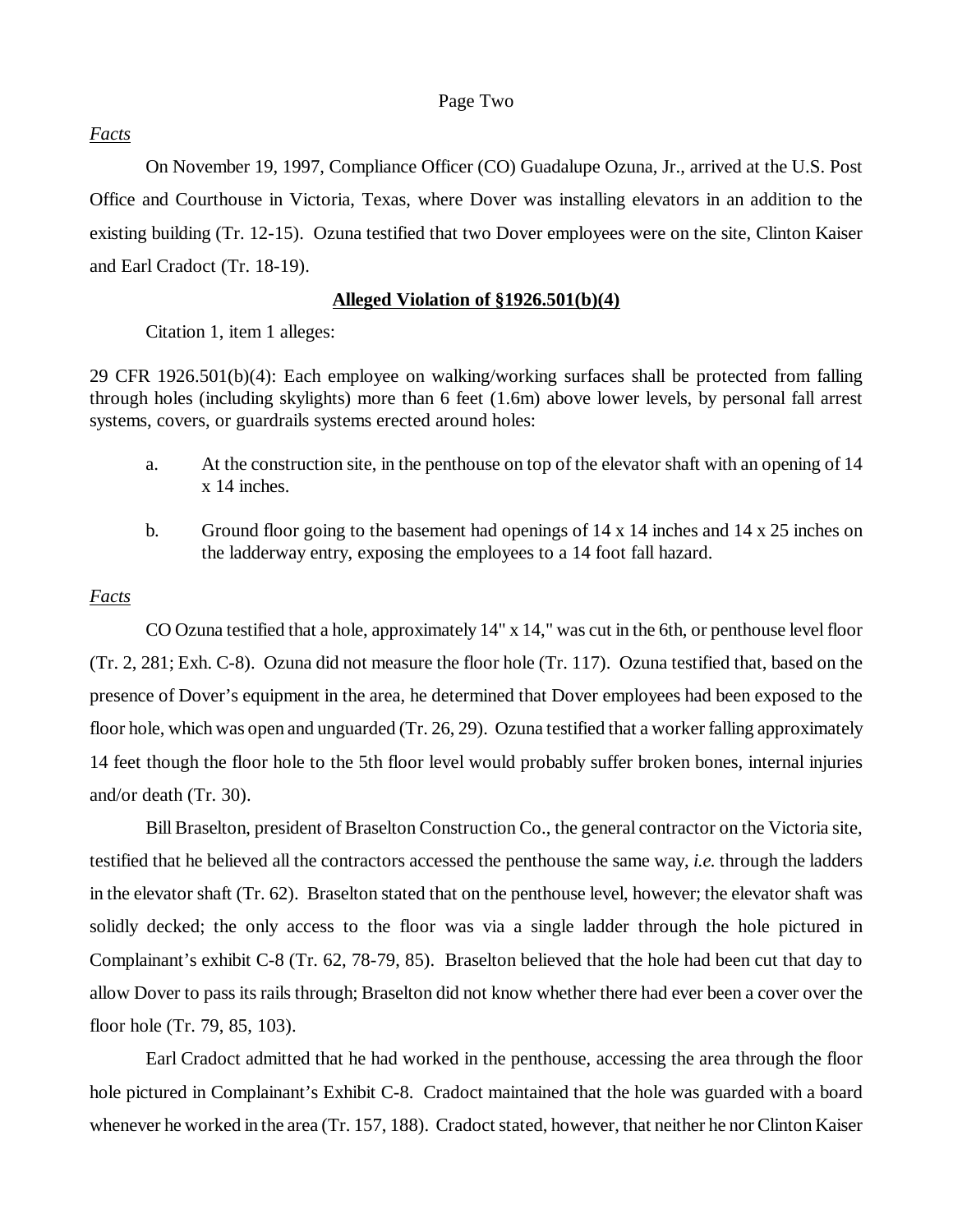#### Page Three

were in the penthouse on the day of the OSHA inspection; both men had been occupied in the ground floor lobby unloading and cleaning counterweight rails (Tr. 177, 193).

CO Ozuna verified that Cradoct and Kaiser were working with the rails on the ground floor when he was on site (Tr. 114).

### *Discussion*

In order to prove a violation of section 5(a)(2) of the Act, the Secretary must show, *inter alia,* that employees had access to the violative condition. *See, e.g., Walker Towing Corp.*, 14 BNA OSHC 2072, 2074, 1991-93 CCH OSHD ¶29239, p. 39,157 (No. 87-1359, 1991). In this case, because the citation and complaint allege violations occurring only on the inspection date (Tr. 207), Complainant must show that Dover employees had access to the cited conditions on that date, November 19, 1997. This Complainant has failed to do. Although Earl Cradoct admitted he worked in the area of the floor hole cited at subparagraph (a), Complainant failed to show that either he or Clinton Kaiser were in the area on November 19, 1997. There was no evidence that Dover employees were exposed to the floor hole on the day of the inspection, in the condition it was observed by CO Ozuna.

Respondent's evidence pertaining to this and other items is confused and less than credible. Nonetheless, because the violation is not alleged to have occurred at any times other than the inspection date, and because Complainant failed to carry her burden of proof in regard to that date, the violation alleged at citation 1, item 1, subparagraph (a) must be vacated.

The record is silent on the item set forth at subparagraph (b). That item is also vacated.

## **Alleged Violation of §1926.502(b) et seq.**

Citation 1, item 2 alleges:

29 CFR 1926.502(b)(1): Top edge height of top rails, or equivalent guardrail system members, were not 42 inches (1.1 m) plus or minus 3 inches (8 cm) above the walking working level.

At the construction site, the guardrail system next to the ladderway in the elevator shaft had the top rail 31 inches above the floor, exposing the employees to a fall hazard.

Citation 1, item 2b alleges:

29 CFR 1926.502(b)(2)(i): Guardrail System was not provided with midrails:

At the construction site, in the elevator shaft going to the basement, midrails were not provided on the guardrail system, exposing the employees to a 14-foot fall hazard.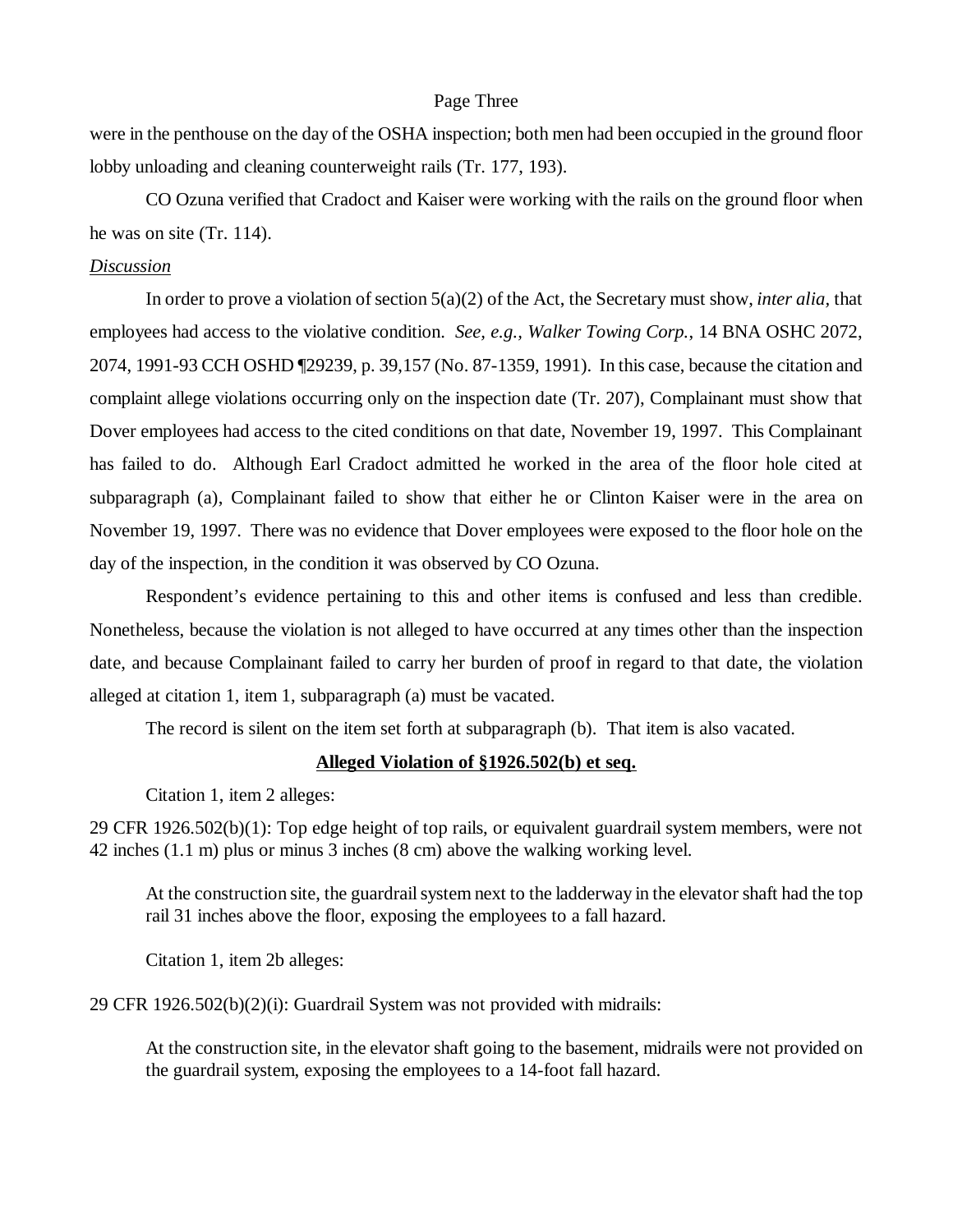### Page Four

#### *Facts*

CO Ozuna testified that the guardrail system to a ladderway in the ground floor elevator shaft was inadequate, in that the guardrail system was only 31" above the floor, and had no midrail (Tr. 35-36; Exh. C-3). Ozuna testified that the ladderway led to the basement, 14 feet below (Tr. 37). Ozuna testified that Clinton Kaiser told him he had been working in the elevator shaft. Ozuna stated that the ladderway was his only means of accessing Dover's equipment in the basement, where he believed Kaiser had been working (Tr. 37-38, 46).

Bill Braselton testified that his company installed the cited guard rails (Tr. 66). Braselton believed that Dover was installing the vertical rails for the elevator at the time of the OSHA inspection, and pointed out what appeared to be rails, elevator beams and some blue motors that were installed by Dover on the basement level (Tr. 93). Braselton believed that the ladderway pictured in Complainant's Exhibit C-3 was only means of access to the area where Dover was working in the basement (Tr. 63, 92-93).

Earl Cradoct testified that neither he, nor Mr. Kaiser used the cited ladderway (Tr. 155-57). Cradoct testified that when Dover first arrived on the jobsite, they set up a work jack, a temporary work platform which Dover employees used to access the elevator shaft (Tr. 162; *also see* testimony of Clinton Kaiser, at 195-98). While Dover used a ladderway to initially install its equipment, including the work jack, they have not used the ladderway since (Tr. 160-63).

## *Discussion*

As noted in the preceding item, it is undisputed that both Cradoct and Kaiser were occupied in the ground floor lobby cleaning rails on the day of the inspection. Complainant failed to prove that either of the Dover employees worked in the basement area, or that they used or had any reason to be near the inadequately guarded ladderway cited at item 2 on November 19, 1997. This item is vacated.

#### **Alleged Violation of §1926.1051(a)**

Citation 1, item 4 alleges:

29 CFR 1926.1051(a): Stairways or ladders were not provided at all personnel points of access where there was a break in elevation of 19 inches (48 cm) or more, and no ramp, runway, sloped embankment, or personnel hoist was provided:

At the construction site, a pallet was used to get from the existing roof up 40 inches to get in the penthouse.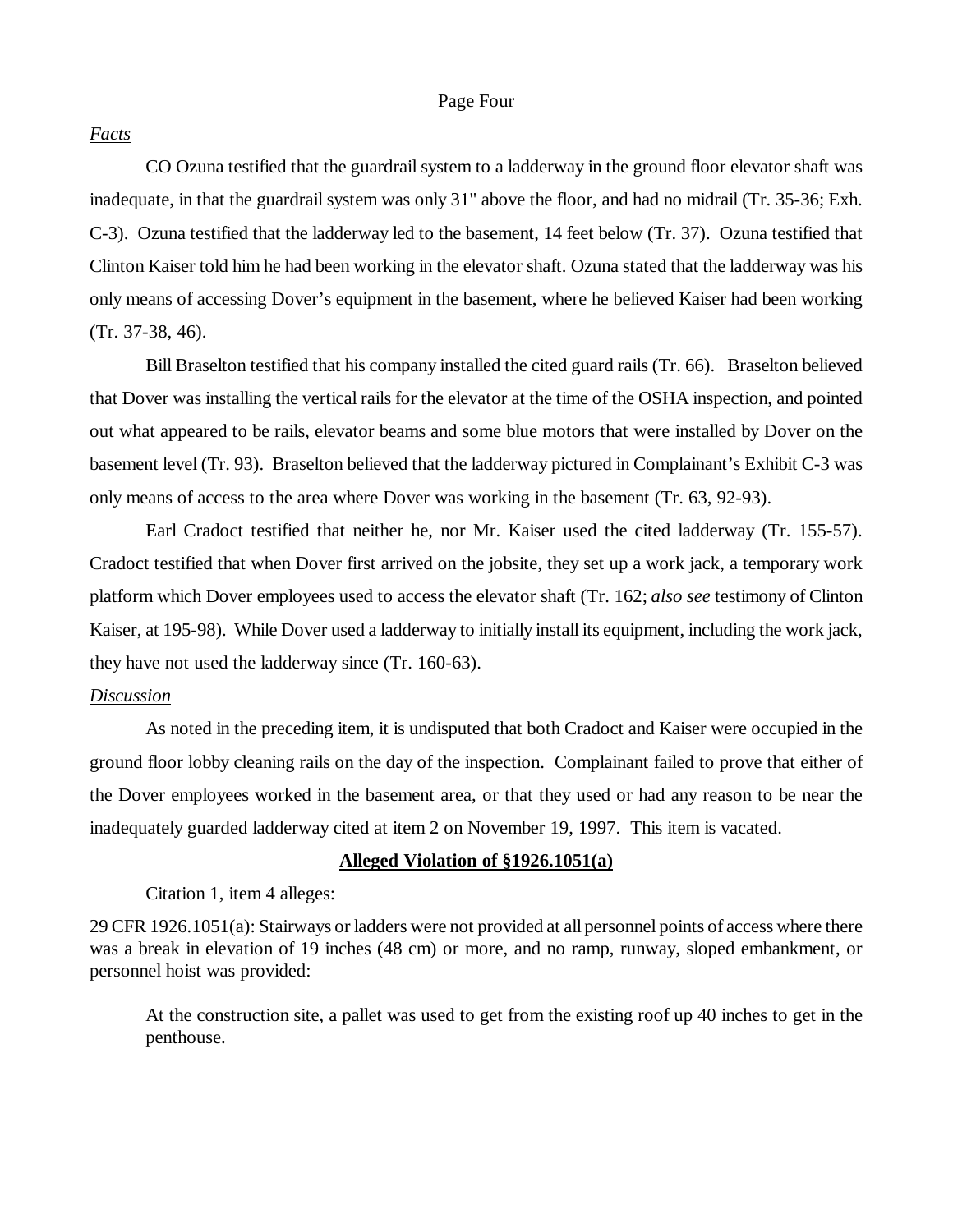### Page Five

## *Facts*

CO Ozuna testified that a pallet, leaning against a concrete wall was used to access the machine room portion of the penthouse, which was more than 19 inches above the rest of the rooftop (Tr. 43-44; Exh. C-6). Ozuna admitted that he did not know when or by whom the pallet was placed against the wall (Tr. 128). Ozuna stated that Dover employees had been working in the elevated penthouse area, and that the pallet was placed there for use (Tr. 44, 129).

Earl Cradoct testified that he did not use the pallet to get onto the raised penthouse area, where the machine room was (Tr. 167). Cradoct stated that the last time he had been in the machine room was two weeks prior to the inspection, at which time there was a ladder in place (Tr. 168).

## *Discussion*

As noted in my discussion of item 1, there is no evidence in the record that any of Dover's employees were in the penthouse area, or that they used the cited pallet on November 19, 1997. This item is vacated.

## **Alleged Violation of §1926.1053(b)(1)**

Citation 1, item 5 alleges:

29 CFR 1926.1053(b)(1): Because of the portable ladder's length, the ladder side rails did not extend to at least 3 feet (.9m) above the upper landing surface to which the ladder was used to gain access and the ladder was not secured at its top to a rigid support, and a grasping device, such as a grabrail, was not provided to assist the employees in mounting and dismounting the ladder:

In the following locations, the ladder did not extend 36 inches above landing and was not secured, exposing the employee to a fall hazard:

- a. In elevator shaft 16-foot aluminum ladder coming from ground floor to the basement.
- b. In the penthouse floor a 16-foot aluminum ladder coming from the third floor.
- c. On top of penthouse roof a 16 foot wooden ladder was used.

## *Facts*

CO Ozuna testified that he observed two portable ladders on which the side rails did not extend at least 3 feet above the landing, at the penthouse level and on the ground floor (Tr. 53; Exh. C-3, C-8). There was no grabrail at the top of either ladder (Tr. 54). In addition, Ozuna testified that the ladder at the penthouse level was not secured to a rigid support at the top (Tr. 53-54). Ozuna believed that Clinton Kaiser had to have used the ladder to access the elevator shaft in the basement (Tr. 54).